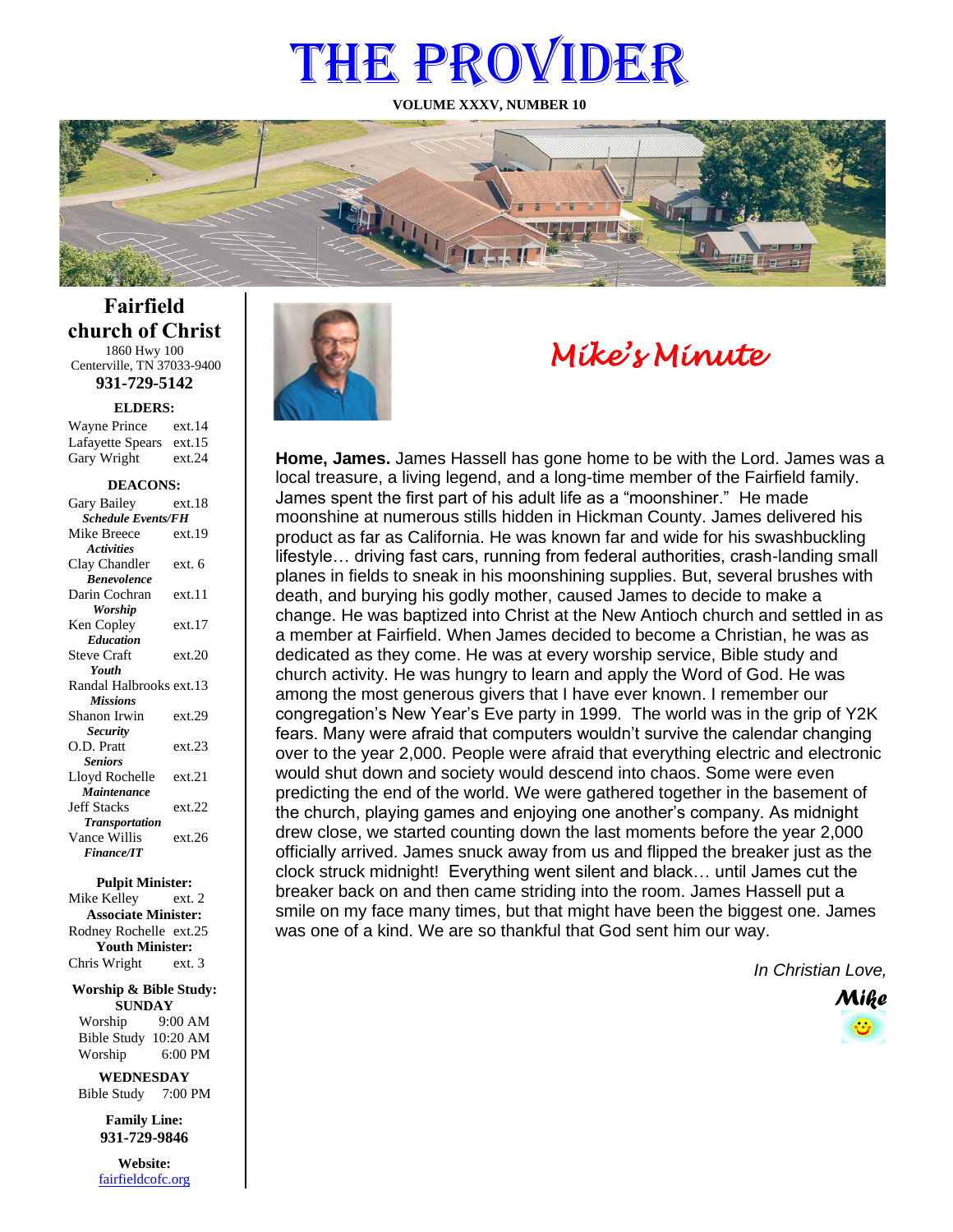

The elders meeting with the deacons will be rescheduled later.

at **worldbibleschool.net** If anyone is interested Looking for volunteers to be teachers to serve as graders on the World Bible School website. Starting pay is low starting out and the eternal benefits are great. To become a teacher or a student you sign up more about WBS or need help in signing up/registering as a student or teacher I have a signup sheet in both foyers. Point of contact is Tom Gosser. If you have any questions about WBS, please see me.

The next movie night is Friday, March 11<sup>th</sup> in the church auditorium. The movie will be War Room.

The next outing for the Golden Agers will be on March 24<sup>th</sup> and will be going to Catfish Kitchen, a favorite of many. Sign up sheets will be out soon.



We can't thank you all enough for the love, prayers and support you all have shown our family after the loss of Mike's dad, Mac. The amazing meal you provided for us was so delicious and so comforting. And the lovely wind chimes will be a sweet reminder of our Pop every time we hear them. God bless you all.

> With love, **Mike, Kelly, Shane & Saylor Breece**

The Fairfield Family and Friends Relay Team would like to thank everyone that stayed on Sunday for our Chili/Soup Fundraiser. To the ones that donated items and bid on items for our silent auction or made donations we say a big Thank You! With your help, we raised a little over \$700 in the fight against cancer. We will continue in our efforts to Celebrate the Survivors. Remember those that have fallen, and Fight Back with the ones going through this disease at this time. Thanks again!



*Members:* Aiden Liddell, Sherry Breece (St. Thomas West), Gerry Smith, Harry Totty (heart attack but now back home), Dorothy Weatherspoon, Derek Hutchings, Dewayne Victory, Marlin Lawson (home), June Prince, Helen Shanes, Barbara Chandler (home), Thomas Haskins, Lou Dickens, Paul & Noble Victory, James Coates & Jo Ann Totty.

*Friends & Family:* Christians, missionaries & people in the Ukraine, Vickie Halbrooks (mother of Randal), Samuel Ray Weatherspoon (Vanderbiltuncle of Nancy Baker), Kevin Chandler (son of Buddy-diagnosed w/ leukemia), Frances Qualls (aunt of Clay & Kenneth Chandler), Denny Quillen (hospital in Nashville), Jo James, Lucille Morphis, J.B. Brown (St. Thomas Midtown), Charlie Shelton, Wanda Gilliam Felts, Cody Crawford, Linda Goad, Doris & Marjorie Claud, Rebeca Mears, David Dansby, Darlene Rounsavall, Greg Zoller, Seth Williams, Elizabeth Dunn, Mike & Nancy Bradley, Kelley Wilson, Glen England, Melvin Roberson, Ronald Loveless (home), Billie Church, Daniel Spears, Ann Spencer, Thomas Brady, Donald Brady, Rachael Bellis, Doris Elam, Neil Jobe, Donna Gaspard, Roman Surra, Rita Stacks, McKinley Moore, Jimmy Jenkins, Ruby Church, Carolyn Nash, Kathy Swinford Coleman, Grayson Gunter, Jimmy George & William Dale Nash.

*Life Care:* Anthony Stacks, Kenneth Chandler, Lelia Mae Poore, Sue Edney, Hester Moss, Joyce Cayce

*St. Thomas Hickman Nursing Home:* Barbara Beard, Naomi Bailey

*Olive Branch Senior Living, Dickson:* Martha Page



We express our sympathy to the family of **James Hassell** who passed away last Thursday. He was a long-time member here at Fairfield. His funeral was Sunday.

Also, we express sympathy to the family of **Jim Stallings** who passed away and was a cousin of **Brenda Fly & Sarah Hinson.**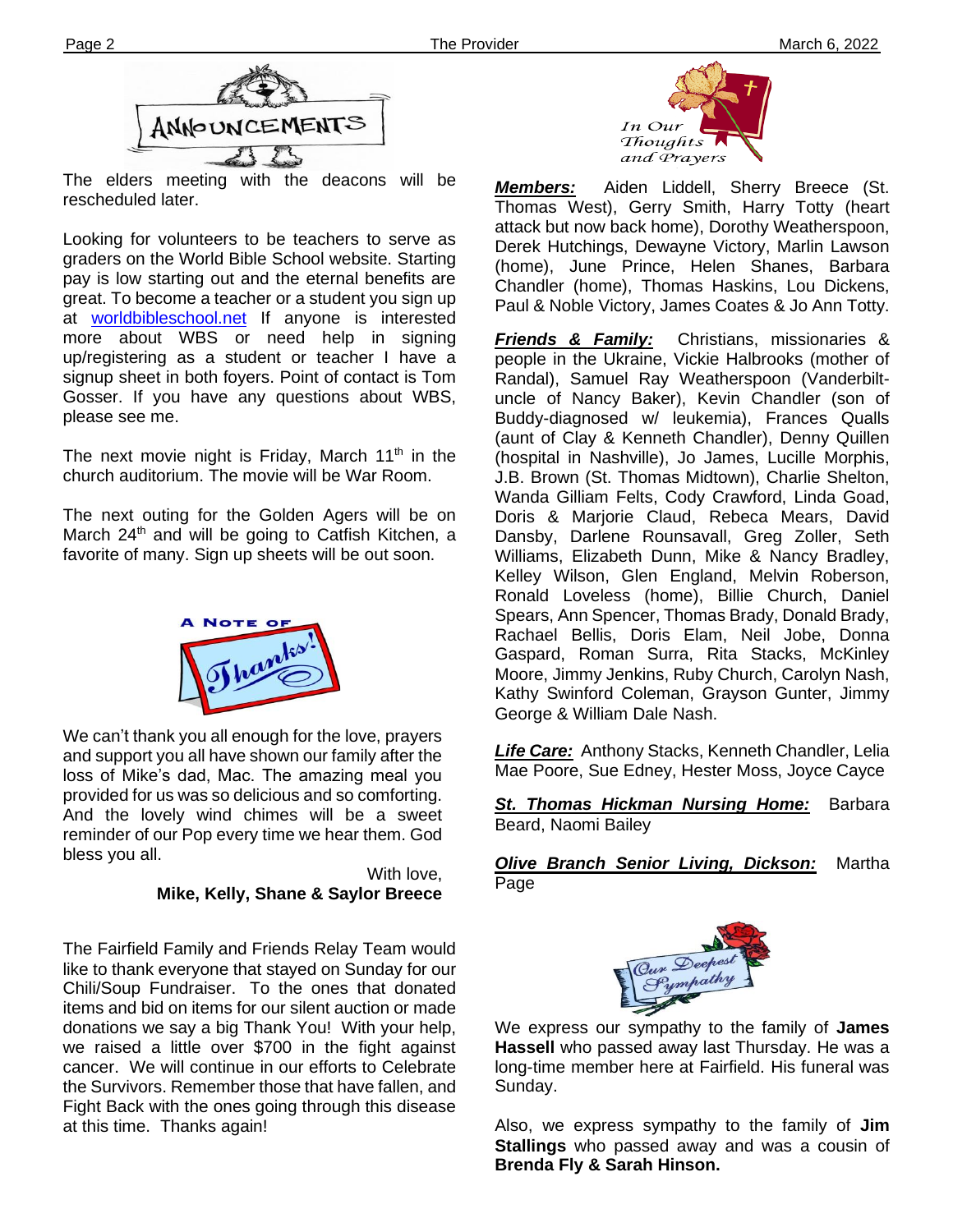

#### **Center Fielders News** "Perfect Engineering"

 Have you ever marveled at the engineering of man in designing skyscrapers, suspension bridges, and even machines that can transport people to the moon and back? God's engineering is even far greater than that.

 Was reading an article about the Weddell seal. It is the only mammal that is a year-round inhabitant of the frigid continent of Antarctica. God put a thick layer of blubber on it that allows it to live comfortable in 80 degrees below zero. Lack of fresh water is no problem either. It can eat snow and even drink salt water if necessary.

 This seal can dive 2,000 feet and remain there for over an hour. It's specially designed rib cages collapses, allowing it to evacuate all air from its lungs, thus keeping it from the need of resurfacing. How it survives at depth in pressures exceeding 890 pounds per square inch is still a mystery to all scientists. But it is not a mystery to the Creator who engineered its body.

 This seal has unusually large eyes. The eyes are covered with a special transparent membrane to protect them from the salty water, as well from the snowy blizzards. It can detect food in total darkness, and included with this engineering package is an elaborate sonar system.

 In short, this Weddell seal glorifies its Creator simply by doing what it was designed to. We should do the same!! God created you to be you. Don't try to be someone else.

and it was very good (Genesis 1:31). And God saw that everything that He had made,

*Obey God and watch Him work,*

#### *Rodney*

## MEN TO SERVE march 6

#### **SUNDAY MORNING:**

**Song Leader:** Darin Cochran  **Opening Prayer:** Ronny Pitman **Scripture Reading:** John Irvin  **Scripture: Hebrews 4:12-13 Preside Lord's Supper:** Gary Bailey  **Alternates:** Gary Wright, Rick Bruno  **Announcements:** Darin Cochran  **Closing Prayer:** Wallace Smith **Van Driver:** Angie Green 931-219-7979

#### **SUNDAY EVENING:**

**Announcements:** Gary Basford **Scripture Reading:** Mike Batts  **Scripture: Ephesians 4:1-6 Song Leader:** Jeff Rose **Opening Prayer:** Wayne Prince **Lord's Supper:** Edwin Wright, Gary Wright **Closing Prayer:** Boyce Cannon **Van Driver:** Angie Green 931-219-7979

#### **WEDNESDAY NIGHT:**

**Announcements:** Gary Basford **Song Leader:** Joseph Green **Opening Prayer: Roy McCoy Invitation:** Rodney Rochelle  **Van Driver:** Chris Love 931-994-7855





Mar 13 - 3<sup>rd</sup>-5<sup>th</sup> grade Devo, during evening service @ FH **Mar 15** - Middle/High School Devo, 6:30-8:30 @ FH **Mar 20** - Puppet show, during evening service, in Lift-Off

## **FOR THE RECORD**

 **WEEK OF February 27, 2022 MORNING WORSHIP 191** 

| <b>CONTRIBUTION:</b>      | \$5026 |
|---------------------------|--------|
| <b>2022 WEEKLY BUDGET</b> | \$4167 |